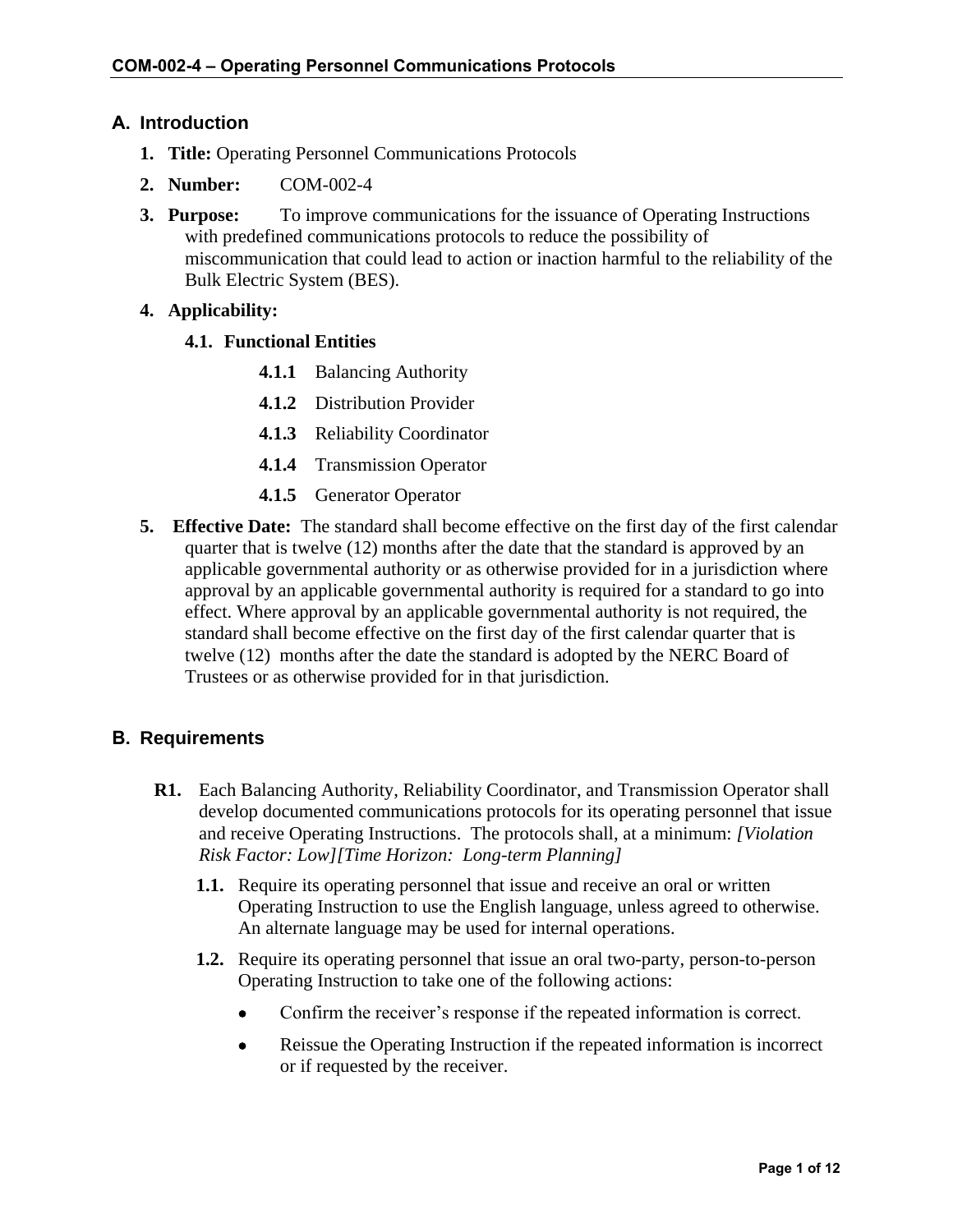- Take an alternative action if a response is not received or if the Operating Instruction was not understood by the receiver.
- **1.3.** Require its operating personnel that receive an oral two-party, person-to-person Operating Instruction to take one of the following actions:
	- Repeat, not necessarily verbatim, the Operating Instruction and receive confirmation from the issuer that the response was correct.
	- Request that the issuer reissue the Operating Instruction.
- **1.4.** Require its operating personnel that issue a written or oral single-party to multiple-party burst Operating Instruction to confirm or verify that the Operating Instruction was received by at least one receiver of the Operating Instruction.
- **1.5.** Specify the instances that require time identification when issuing an oral or written Operating Instruction and the format for that time identification.
- **1.6.** Specify the nomenclature for Transmission interface Elements and Transmission interface Facilities when issuing an oral or written Operating Instruction.
- **R2.** Each Balancing Authority, Reliability Coordinator, and Transmission Operator shall conduct initial training for each of its operating personnel responsible for the Realtime operation of the interconnected Bulk Electric System on the documented communications protocols developed in Requirement R1 prior to that individual operator issuing an Operating Instruction. *[Violation Risk Factor: Low][Time Horizon: Long-term Planning]*
- **R3.** Each Distribution Provider and Generator Operator shall conduct initial training for each of its operating personnel who can receive an oral two-party, person-to-person Operating Instruction prior to that individual operator receiving an oral two-party, person-to-person Operating Instruction to either: *[Violation Risk Factor: Low][Time Horizon: Long-term Planning]*
	- Repeat, not necessarily verbatim, the Operating Instruction and receive confirmation from the issuer that the response was correct, or
	- Request that the issuer reissue the Operating Instruction.
- **R4.** Each Balancing Authority, Reliability Coordinator, and Transmission Operator shall at least once every twelve (12) calendar months: *[Violation Risk Factor: Medium][Time Horizon: Operations Planning]*
	- **4.1.** Assess adherence to the documented communications protocols in Requirement R1 by its operating personnel that issue and receive Operating Instructions, provide feedback to those operating personnel and take corrective action, as deemed appropriate by the entity, to address deviations from the documented protocols.
	- **4.2.** Assess the effectiveness of its documented communications protocols in Requirement R1 for its operating personnel that issue and receive Operating Instructions and modify its documented communication protocols, as necessary.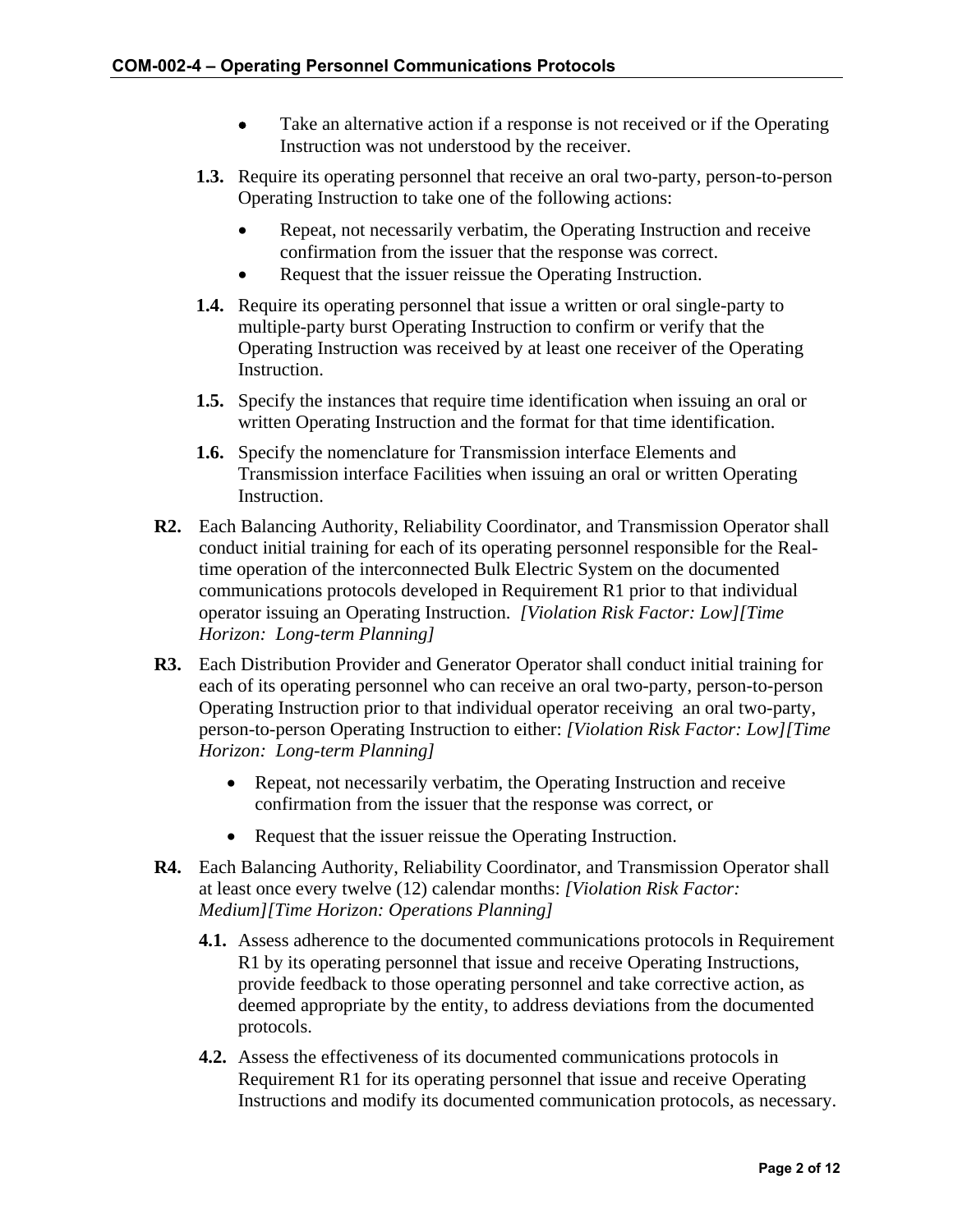- **R5.** Each Balancing Authority, Reliability Coordinator, and Transmission Operator that issues an oral two-party, person-to-person Operating Instruction during an Emergency, excluding written or oral single-party to multiple-party burst Operating Instructions, shall either: *[Violation Risk Factor: High][Time Horizon: Real-time Operations]*
	- Confirm the receiver's response if the repeated information is correct (in accordance with Requirement R6).
	- Reissue the Operating Instruction if the repeated information is incorrect or if requested by the receiver, or
	- Take an alternative action if a response is not received or if the Operating Instruction was not understood by the receiver.
- **R6.** Each Balancing Authority, Distribution Provider, Generator Operator, and Transmission Operator that receives an oral two-party, person-to-person Operating Instruction during an Emergency, excluding written or oral single-party to multipleparty burst Operating Instructions, shall either: *[Violation Risk Factor: High][Time Horizon: Real-time Operations]*
	- Repeat, not necessarily verbatim, the Operating Instruction and receive confirmation from the issuer that the response was correct, or
	- Request that the issuer reissue the Operating Instruction.
- **R7.** Each Balancing Authority, Reliability Coordinator, and Transmission Operator that issues a written or oral single-party to multiple-party burst Operating Instruction during an Emergency shall confirm or verify that the Operating Instruction was received by at least one receiver of the Operating Instruction. *[Violation Risk Factor: High][Time Horizon: Real-time Operations]*

# **C. Measures**

- **M1.** Each Balancing Authority, Reliability Coordinator, and Transmission Operator shall provide its documented communications protocols developed for Requirement R1.
- **M2.** Each Balancing Authority, Reliability Coordinator, and Transmission Operator shall provide its initial training records related to its documented communications protocols developed for Requirement R1 such as attendance logs, agendas, learning objectives, or course materials in fulfillment of Requirement R2.
- **M3.** Each Distribution Provider and Generator Operator shall provide its initial training records for its operating personnel such as attendance logs, agendas, learning objectives, or course materials in fulfillment of Requirement R3.
- **M4.** Each Balancing Authority, Reliability Coordinator, and Transmission Operator shall provide evidence of its assessments, including spreadsheets, logs or other evidence of feedback, findings of effectiveness and any changes made to its documented communications protocols developed for Requirement R1 in fulfillment of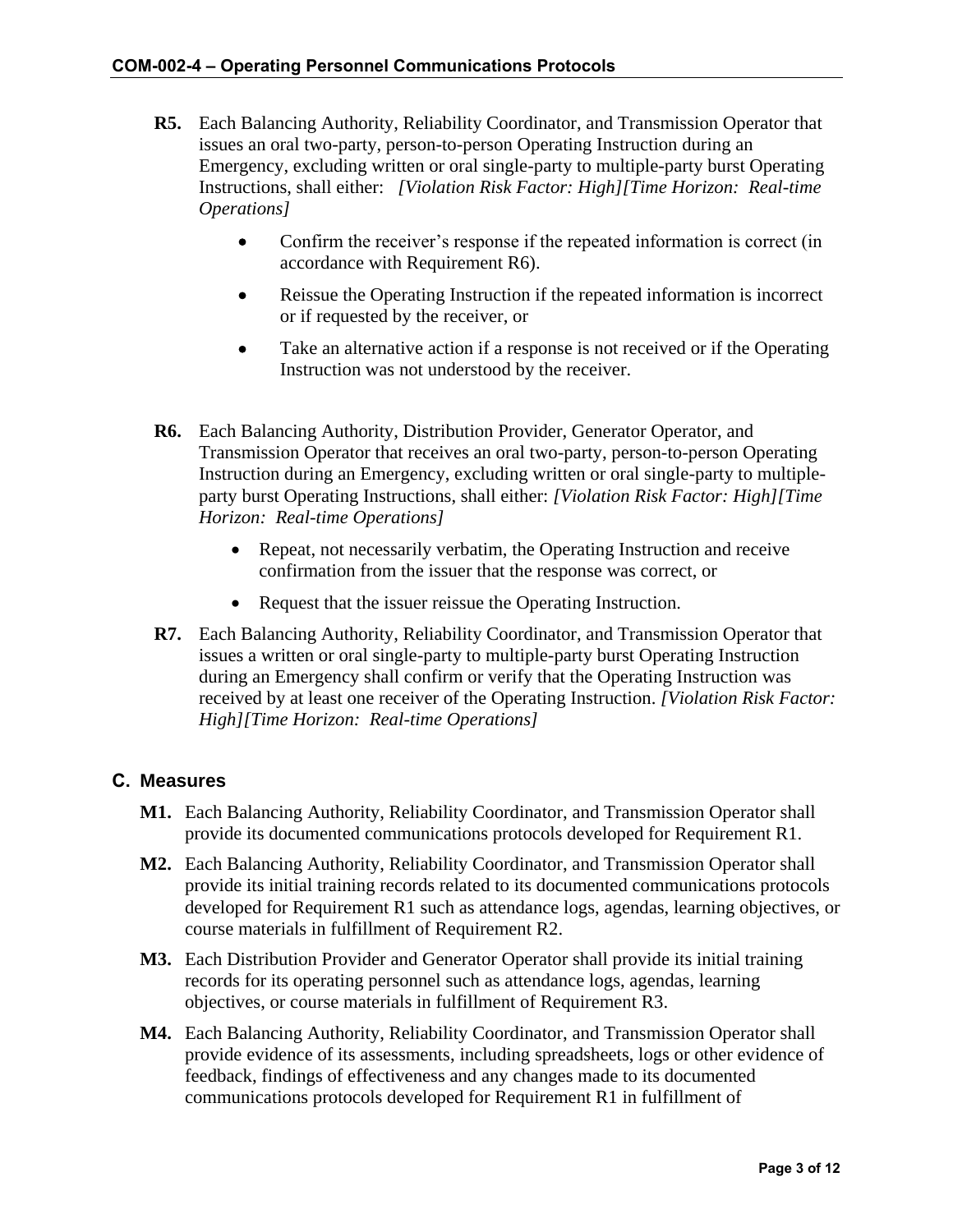Requirement R4. The entity shall provide, as part of its assessment, evidence of any corrective actions taken where an operating personnel's non-adherence to the protocols developed in Requirement R1 is the sole or partial cause of an Emergency and for all other instances where the entity determined that it was appropriate to take a corrective action to address deviations from the documented protocols developed in Requirement R1.

- **M5.** Each Reliability Coordinator, Transmission Operator, and Balancing Authority that issued an oral two-party, person-to-person Operating Instruction during an Emergency, excluding oral single-party to multiple-party burst Operating Instructions, shall have evidence that the issuer either: 1) confirmed that the response from the recipient of the Operating Instruction was correct; 2) reissued the Operating Instruction if the repeated information was incorrect or if requested by the receiver; or 3) took an alternative action if a response was not received or if the Operating Instruction was not understood by the receiver. Such evidence could include, but is not limited to, dated and timestamped voice recordings, or dated and time-stamped transcripts of voice recordings, or dated operator logs in fulfillment of Requirement R5.
- **M6.** Each Balancing Authority, Distribution Provider, Generator Operator, and Transmission Operator that was the recipient of an oral two-party, person-to-person Operating Instruction during an Emergency, excluding oral single-party to multipleparty burst Operating Instructions, shall have evidence to show that the recipient either repeated, not necessarily verbatim, the Operating Instruction and received confirmation from the issuer that the response was correct, or requested that the issuer reissue the Operating Instruction in fulfillment of Requirement R6. Such evidence may include, but is not limited to, dated and time-stamped voice recordings (if the entity has such recordings), dated operator logs, an attestation from the issuer of the Operating Instruction, memos or transcripts.
- **M7.** Each Balancing Authority, Reliability Coordinator and Transmission Operator that issued a written or oral single or multiple-party burst Operating Instruction during an Emergency shall provide evidence that the Operating Instruction was received by at least one receiver. Such evidence may include, but is not limited to, dated and timestamped voice recordings (if the entity has such recordings), dated operator logs, electronic records, memos or transcripts.

# **D. Compliance**

#### **1. Compliance Monitoring Process**

# **1.1. Compliance Enforcement Authority**

As defined in the NERC Rules of Procedure, "Compliance Enforcement Authority" means NERC or the Regional Entity in their respective roles of monitoring and enforcing compliance with the NERC Reliability Standards.

### **1.2. Data Retention**

The following evidence retention periods identify the period of time an entity is required to retain specific evidence to demonstrate compliance. For instances where the evidence retention period specified below is shorter than the time since the last audit, the Compliance Enforcement Authority may ask an entity to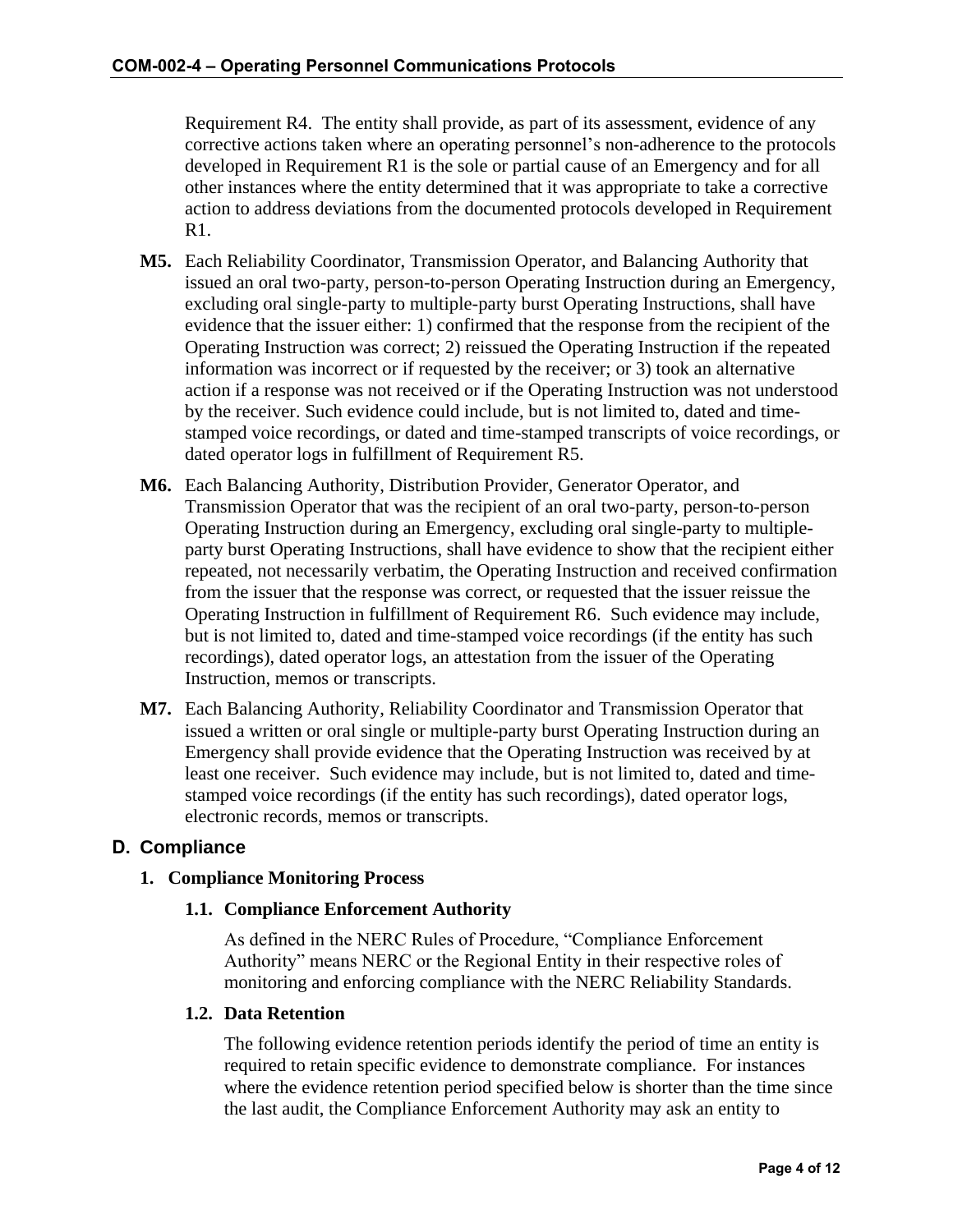provide other evidence to show that it was compliant for the full time period since the last audit.

Each Balancing Authority, Distribution Provider, Generator Operator, Reliability Coordinator, and Transmission Operator shall each keep data or evidence for each applicable Requirement for the current calendar year and one previous calendar year, with the exception of voice recordings which shall be retained for a minimum of 90 calendar days, unless directed by its Compliance Enforcement Authority to retain specific evidence for a longer period of time as part of an investigation.

If a Balancing Authority, Distribution Provider, Generator Operator, Reliability Coordinator, or Transmission Operator is found non-compliant, it shall keep information related to the non-compliance until mitigation is complete and approved or for the time period specified above, whichever is longer.

The Compliance Enforcement Authority shall keep the last audit records and all requested and submitted subsequent audit records.

#### **Compliance Monitoring and Assessment Processes**

Compliance Audit Self-Certification Spot Checking Compliance Investigation Self-Reporting Complaint

#### **1.3. Additional Compliance Information**

None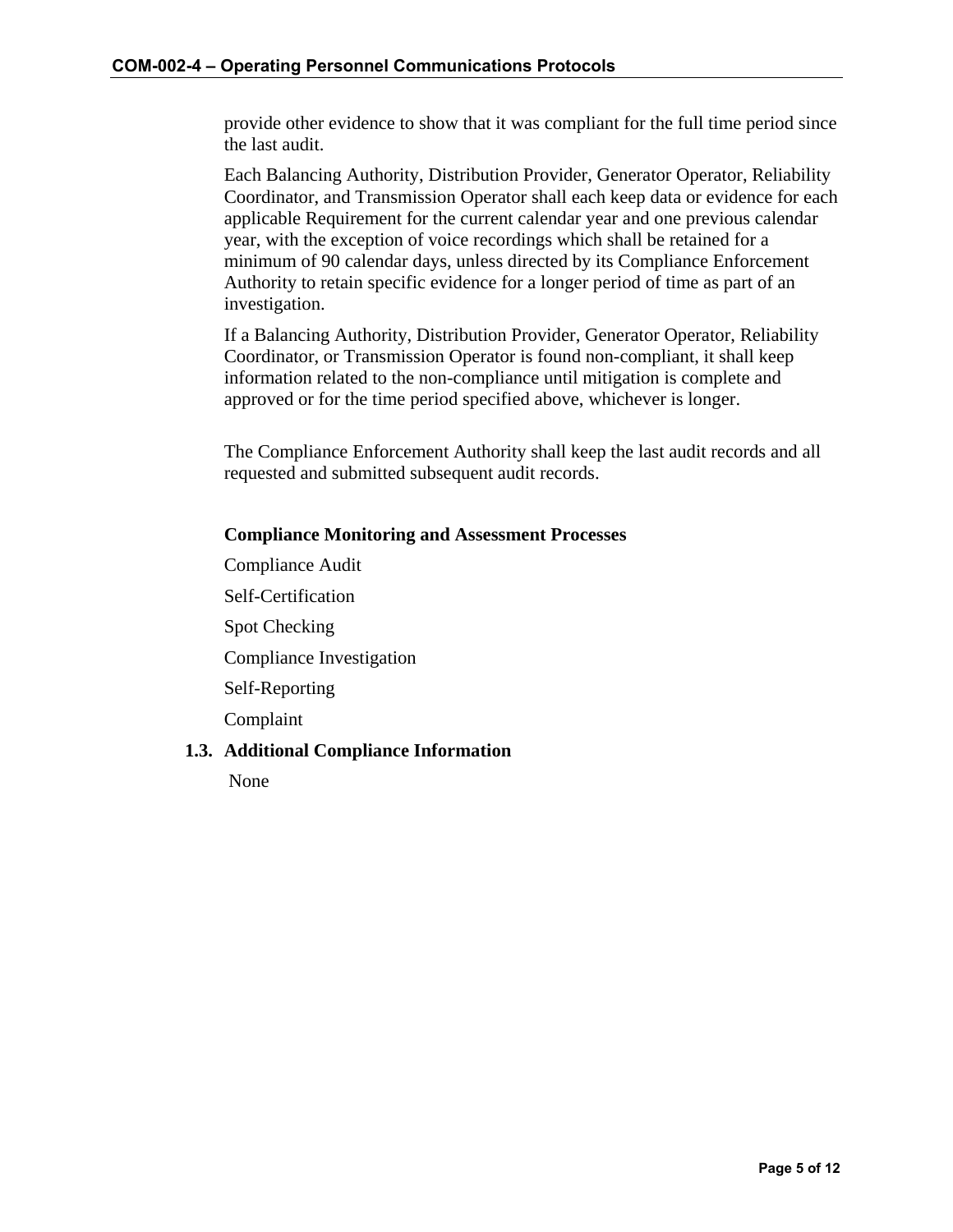| R# | <b>Time</b><br><b>Horizon</b> | <b>VRF</b> | <b>Violation Severity Levels</b>                                                                                                                                                                                                                                                                                                                                                                                                                                                                                                                        |                                                                                                                                                                                                                                                                                                       |                                                                                                                        |                                                                                                                                                                                                                                                                                                                                                                                                |
|----|-------------------------------|------------|---------------------------------------------------------------------------------------------------------------------------------------------------------------------------------------------------------------------------------------------------------------------------------------------------------------------------------------------------------------------------------------------------------------------------------------------------------------------------------------------------------------------------------------------------------|-------------------------------------------------------------------------------------------------------------------------------------------------------------------------------------------------------------------------------------------------------------------------------------------------------|------------------------------------------------------------------------------------------------------------------------|------------------------------------------------------------------------------------------------------------------------------------------------------------------------------------------------------------------------------------------------------------------------------------------------------------------------------------------------------------------------------------------------|
|    |                               |            | <b>Lower VSL</b>                                                                                                                                                                                                                                                                                                                                                                                                                                                                                                                                        | <b>Moderate VSL</b>                                                                                                                                                                                                                                                                                   | <b>High VSL</b>                                                                                                        | <b>Severe VSL</b>                                                                                                                                                                                                                                                                                                                                                                              |
| R1 | Long-term<br>Planning         | Low        | The responsible entity<br>did not specify the<br>instances that require<br>time identification<br>when issuing an oral<br>or written Operating<br>Instruction and the<br>format for that time<br>identification, as<br>required in<br>Requirement R1, Part<br>1.5<br><b>OR</b><br>The responsible entity<br>did not specify the<br>nomenclature for<br>Transmission<br>interface Elements<br>and Transmission<br>interface Facilities<br>when issuing an oral<br>or written Operating<br>Instruction, as<br>required in<br>Requirement R1, Part<br>1.6. | The responsible entity did<br>not require the issuer and<br>receiver of an oral or<br>written Operating<br>Instruction to use the<br>English language, unless<br>agreed to otherwise, as<br>required in Requirement<br>R1, Part 1.1. An alternate<br>language may be used for<br>internal operations. | The responsible entity did<br>not include Requirement<br>R1, Part 1.4 in its<br>documented<br>communication protocols. | The responsible entity did not<br>include Requirement R1, Part<br>1.2 in its documented<br>communications protocols<br><b>OR</b><br>The responsible entity did not<br>include Requirement R1, Part<br>1.3 in its documented<br>communications protocols<br><b>OR</b><br>The responsible entity did not<br>develop any documented<br>communications protocols as<br>required in Requirement R1. |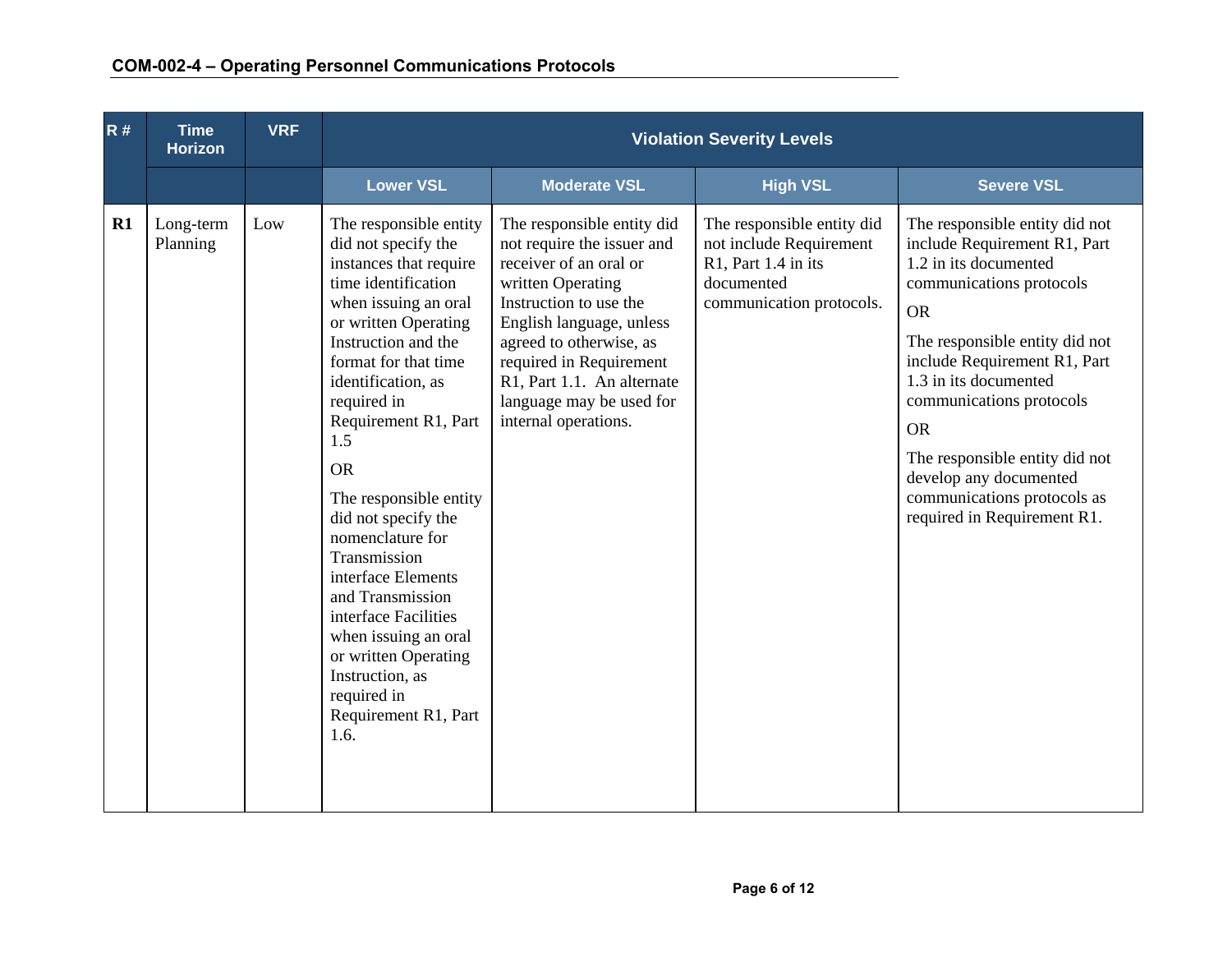| R# | <b>Time</b><br><b>Horizon</b> | <b>VRF</b> | <b>Violation Severity Levels</b> |                     |                                                                                                                                                                                                                                                                                                       |                                                                                                                                                                                                                                                                                                                   |  |
|----|-------------------------------|------------|----------------------------------|---------------------|-------------------------------------------------------------------------------------------------------------------------------------------------------------------------------------------------------------------------------------------------------------------------------------------------------|-------------------------------------------------------------------------------------------------------------------------------------------------------------------------------------------------------------------------------------------------------------------------------------------------------------------|--|
|    |                               |            | <b>Lower VSL</b>                 | <b>Moderate VSL</b> | <b>High VSL</b>                                                                                                                                                                                                                                                                                       | <b>Severe VSL</b>                                                                                                                                                                                                                                                                                                 |  |
| R2 | Long-term<br>Planning         | Low        | N/A                              | N/A                 | An individual operator<br>responsible for the Real-<br>time operation of the<br>interconnected Bulk<br>Electric System at the<br>responsible entity issued<br>an Operating Instruction,<br>prior to being trained on<br>the documented<br>communications protocols<br>developed in Requirement<br>R1. | An individual operator<br>responsible for the Real-time<br>operation of the interconnected<br>Bulk Electric System at the<br>responsible entity issued an<br>Operating Instruction during an<br>Emergency prior to being trained<br>on the documented<br>communications protocols<br>developed in Requirement R1. |  |
| R3 | Long-term<br>Planning         | Low        | N/A                              | N/A                 | An individual operator at<br>the responsible entity<br>received an Operating<br>Instruction prior to being<br>trained.                                                                                                                                                                                | An individual operator at the<br>responsible entity received an<br>Operating Instruction during an<br>Emergency prior to being<br>trained.                                                                                                                                                                        |  |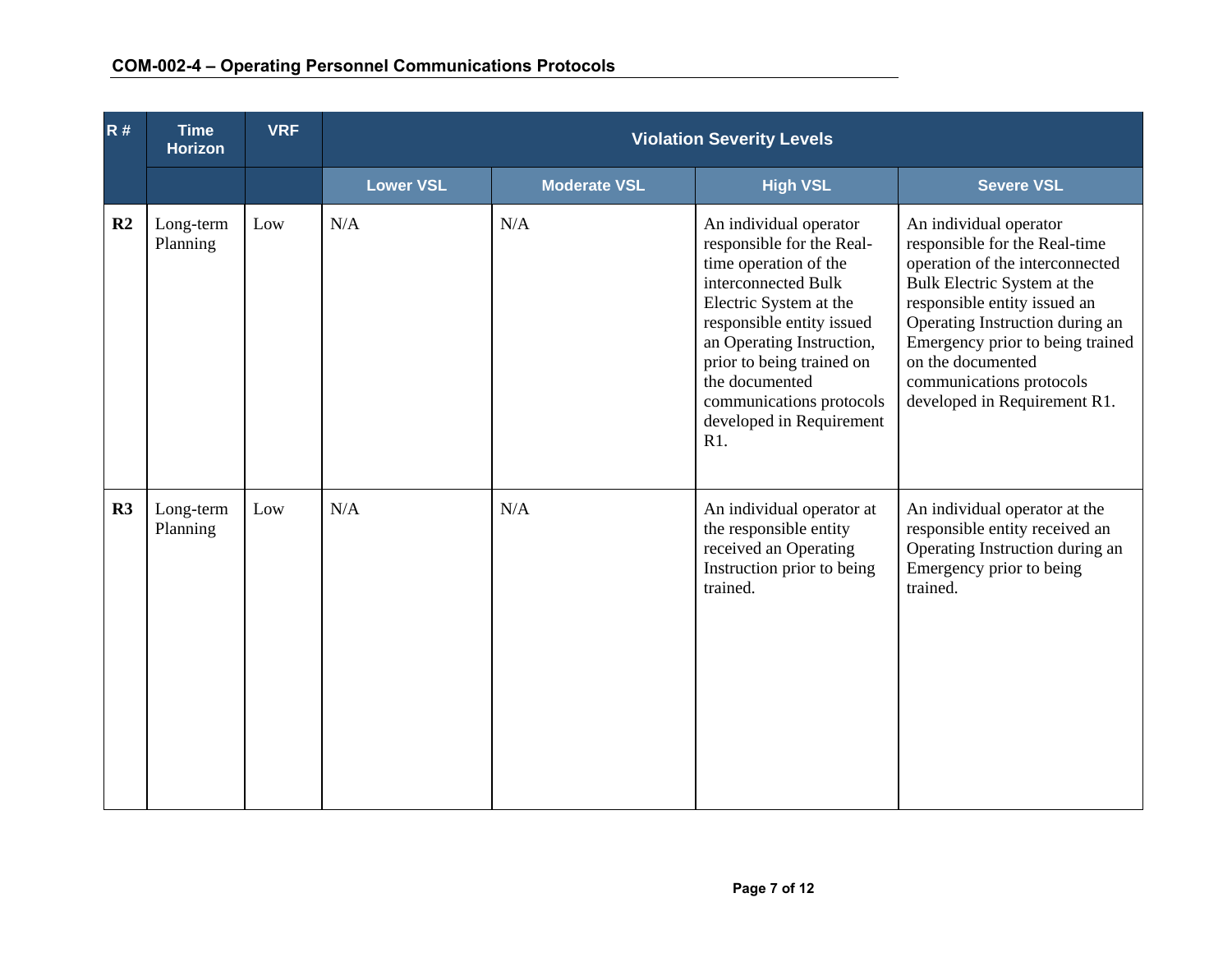| <b>R#</b> | <b>Time</b><br><b>Horizon</b> | <b>VRF</b> | <b>Violation Severity Levels</b>                                                                                                                                                                                                                                                                                                                                                                                                                                                                                                                                                                                    |                                                                                                                                                                                                                                                                                                                                                                                                                                                                                                                                                                                                                                                                                                                                        |                                                                                                                                                                                                                                                                                                                                                                                                                                                            |                                                                                                                                                                                                                                                                                                                                                                                                                                                    |  |
|-----------|-------------------------------|------------|---------------------------------------------------------------------------------------------------------------------------------------------------------------------------------------------------------------------------------------------------------------------------------------------------------------------------------------------------------------------------------------------------------------------------------------------------------------------------------------------------------------------------------------------------------------------------------------------------------------------|----------------------------------------------------------------------------------------------------------------------------------------------------------------------------------------------------------------------------------------------------------------------------------------------------------------------------------------------------------------------------------------------------------------------------------------------------------------------------------------------------------------------------------------------------------------------------------------------------------------------------------------------------------------------------------------------------------------------------------------|------------------------------------------------------------------------------------------------------------------------------------------------------------------------------------------------------------------------------------------------------------------------------------------------------------------------------------------------------------------------------------------------------------------------------------------------------------|----------------------------------------------------------------------------------------------------------------------------------------------------------------------------------------------------------------------------------------------------------------------------------------------------------------------------------------------------------------------------------------------------------------------------------------------------|--|
|           |                               |            | <b>Lower VSL</b>                                                                                                                                                                                                                                                                                                                                                                                                                                                                                                                                                                                                    | <b>Moderate VSL</b>                                                                                                                                                                                                                                                                                                                                                                                                                                                                                                                                                                                                                                                                                                                    | <b>High VSL</b>                                                                                                                                                                                                                                                                                                                                                                                                                                            | <b>Severe VSL</b>                                                                                                                                                                                                                                                                                                                                                                                                                                  |  |
| R4        | Operations<br>Planning        | Medium     | The responsible entity<br>assessed adherence to<br>the documented<br>communications<br>protocols in<br>Requirements R1 by<br>its operating<br>personnel that issue<br>and receive Operating<br>Instructions and<br>provided feedback to<br>those operating<br>personnel and took<br>corrective action, as<br>appropriate<br><b>AND</b><br>The responsible entity<br>assessed the<br>effectiveness of its<br>documented<br>communications<br>protocols in<br>Requirement R1 for<br>its operating<br>personnel that issue<br>and receive Operating<br>Instructions and<br>modified its<br>documented<br>communication | The responsible entity<br>assessed adherence to the<br>documented<br>communications protocols<br>in Requirement R1 by its<br>operating personnel that<br>issue and receive<br>Operating Instructions, but<br>did not provide feedback<br>to those operating<br>personnel<br><b>OR</b><br>The responsible entity<br>assessed adherence to the<br>documented<br>communications protocols<br>in Requirements R1 by its<br>operating personnel that<br>issue and receive<br>Operating Instructions and<br>provided feedback to those<br>operating personnel but<br>did not take corrective<br>action, as appropriate<br><b>OR</b><br>The responsible entity<br>assessed the effectiveness<br>of its documented<br>communications protocols | The responsible entity did<br>not assess adherence to the<br>documented<br>communications protocols<br>in Requirements R1 by its<br>operating personnel that<br>issue and receive<br><b>Operating Instructions</b><br><b>OR</b><br>The responsible entity did<br>not assess the<br>effectiveness of its<br>documented<br>communications protocols<br>in Requirement R1 for its<br>operating personnel that<br>issue and receive<br>Operating Instructions. | The responsible entity did not<br>assess adherence to the<br>documented communications<br>protocols in Requirements R1 by<br>its operating personnel that issue<br>and receive Operating<br><b>Instructions</b><br><b>AND</b><br>The responsible entity did not<br>assess the effectiveness of its<br>documented communications<br>protocols in Requirement R1 for<br>its operating personnel that issue<br>and receive Operating<br>Instructions. |  |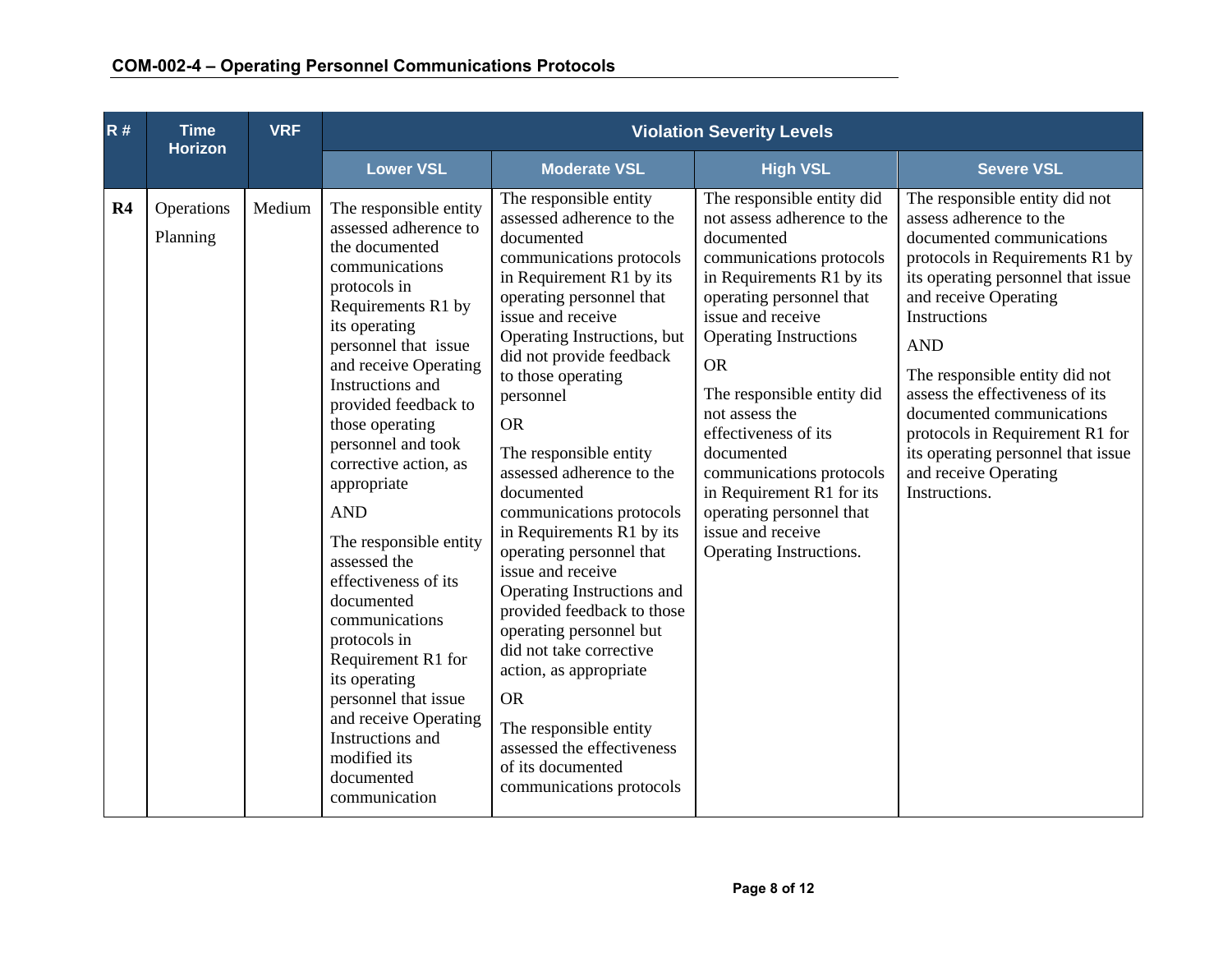|  | <b>COM-002-4 - Operating Personnel Communications Protocols</b> |
|--|-----------------------------------------------------------------|
|--|-----------------------------------------------------------------|

| R# | <b>Time</b><br>Horizon | <b>VRF</b> | <b>Violation Severity Levels</b>                                                                                                                |                                                                                                                                                                                            |                 |                   |
|----|------------------------|------------|-------------------------------------------------------------------------------------------------------------------------------------------------|--------------------------------------------------------------------------------------------------------------------------------------------------------------------------------------------|-----------------|-------------------|
|    |                        |            | <b>Lower VSL</b>                                                                                                                                | Moderate VSL                                                                                                                                                                               | <b>High VSL</b> | <b>Severe VSL</b> |
|    |                        |            | protocols, as<br>necessary<br>$\operatorname{AND}$<br>The responsible entity<br>exceeded twelve (12)<br>calendar months<br>between assessments. | in Requirement R1 for its<br>operating personnel that<br>issue and receive<br>Operating Instructions, but<br>did not modify its<br>documented<br>communication protocols,<br>as necessary. |                 |                   |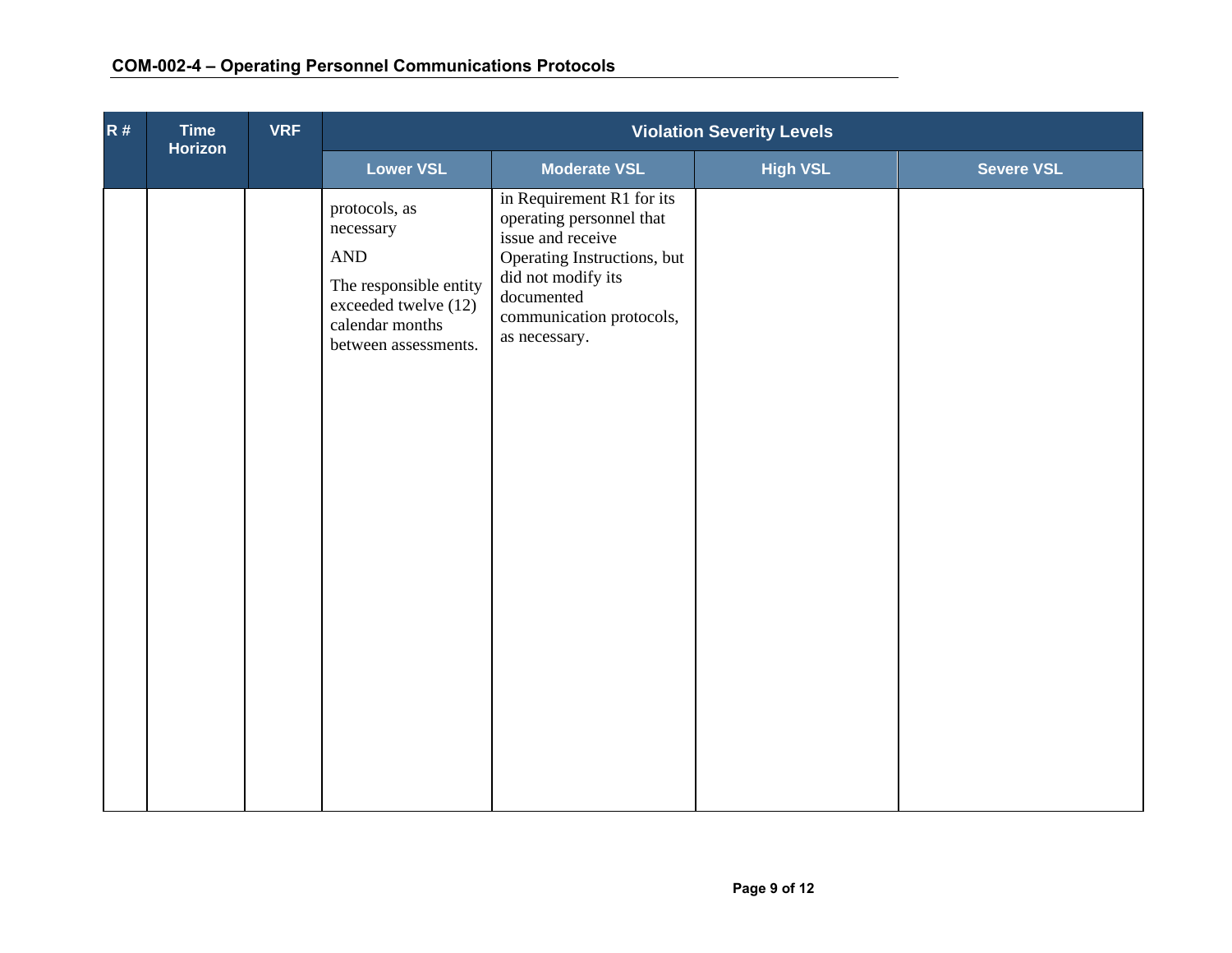| R# | <b>Time</b><br><b>Horizon</b> | <b>VRF</b> | <b>Violation Severity Levels</b> |                                                                                                                                                                                                                                                                                                                                                                                                                                                                                                                                                                                                                   |                 |                                                                                                                                                                                                                                                                                                                                                                                                                                                                                                                                                                                                                                                                                                |
|----|-------------------------------|------------|----------------------------------|-------------------------------------------------------------------------------------------------------------------------------------------------------------------------------------------------------------------------------------------------------------------------------------------------------------------------------------------------------------------------------------------------------------------------------------------------------------------------------------------------------------------------------------------------------------------------------------------------------------------|-----------------|------------------------------------------------------------------------------------------------------------------------------------------------------------------------------------------------------------------------------------------------------------------------------------------------------------------------------------------------------------------------------------------------------------------------------------------------------------------------------------------------------------------------------------------------------------------------------------------------------------------------------------------------------------------------------------------------|
|    |                               |            | <b>Lower VSL</b>                 | <b>Moderate VSL</b>                                                                                                                                                                                                                                                                                                                                                                                                                                                                                                                                                                                               | <b>High VSL</b> | <b>Severe VSL</b>                                                                                                                                                                                                                                                                                                                                                                                                                                                                                                                                                                                                                                                                              |
| R5 | Real-time<br>Operations       | High       | N/A                              | The responsible entity that<br>issued an Operating<br>Instruction during an<br>Emergency did not take<br>one of the following<br>actions:<br>Confirmed the<br>$\bullet$<br>receiver's response if<br>the repeated<br>information was<br>correct (in<br>accordance with<br>Requirement R6).<br>Reissued the<br>$\bullet$<br><b>Operating Instruction</b><br>if the repeated<br>information was<br>incorrect or if<br>requested by the<br>receiver.<br>Took an alternative<br>$\bullet$<br>action if a response<br>was not received or if<br>the Operating<br>Instruction was not<br>understood by the<br>receiver. | N/A             | The responsible entity that<br>issued an Operating Instruction<br>during an Emergency did not<br>take one of the following<br>actions:<br>Confirmed the receiver's<br>$\bullet$<br>response if the repeated<br>information was correct (in<br>accordance with<br>Requirement R6).<br>Reissued the Operating<br>$\bullet$<br>Instruction if the repeated<br>information was incorrect<br>or if requested by the<br>receiver.<br>Took an alternative action<br>$\bullet$<br>if a response was not<br>received or if the Operating<br>Instruction was not<br>understood by the receiver.<br><b>AND</b><br>Instability, uncontrolled<br>separation, or cascading failures<br>occurred as a result. |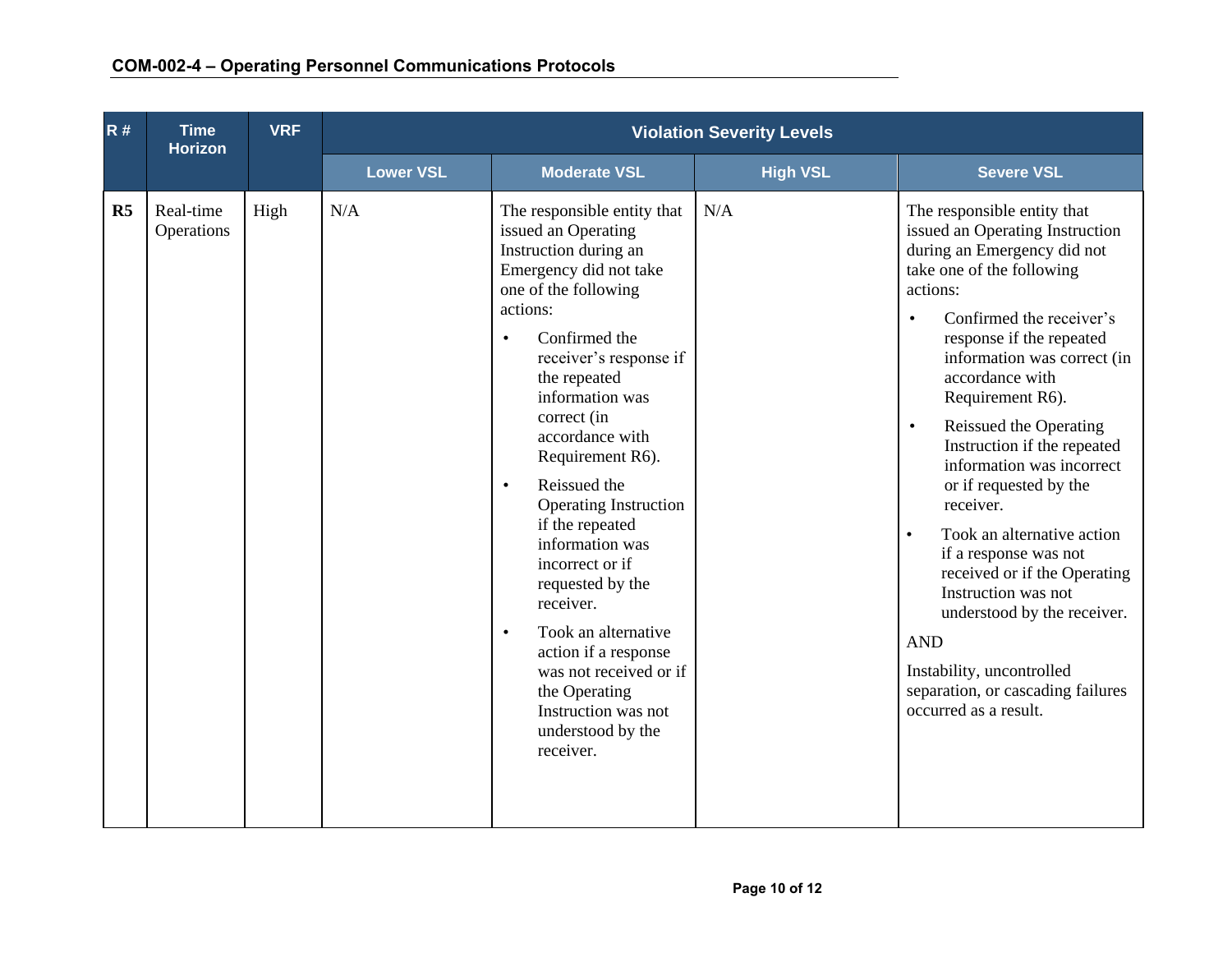| R#<br><b>VRF</b><br><b>Time</b><br><b>Violation Severity Levels</b><br><b>Horizon</b> |                         |      |                  |                                                                                                                                                                                                                                                                                                                                      |                 |                                                                                                                                                                                                                                                                                                                                                                                                                                 |
|---------------------------------------------------------------------------------------|-------------------------|------|------------------|--------------------------------------------------------------------------------------------------------------------------------------------------------------------------------------------------------------------------------------------------------------------------------------------------------------------------------------|-----------------|---------------------------------------------------------------------------------------------------------------------------------------------------------------------------------------------------------------------------------------------------------------------------------------------------------------------------------------------------------------------------------------------------------------------------------|
|                                                                                       |                         |      | <b>Lower VSL</b> | <b>Moderate VSL</b>                                                                                                                                                                                                                                                                                                                  | <b>High VSL</b> | <b>Severe VSL</b>                                                                                                                                                                                                                                                                                                                                                                                                               |
| <b>R6</b>                                                                             | Real-time<br>Operations | High | N/A              | The responsible entity did<br>not repeat, not necessarily<br>verbatim, the Operating<br>Instruction during an<br>Emergency and receive<br>confirmation from the<br>issuer that the response<br>was correct, or request that<br>the issuer reissue the<br><b>Operating Instruction</b><br>when receiving an<br>Operating Instruction. | N/A             | The responsible entity did not<br>repeat, not necessarily verbatim,<br>the Operating Instruction during<br>an Emergency and receive<br>confirmation from the issuer that<br>the response was correct, or<br>request that the issuer reissue the<br>Operating Instruction when<br>receiving an Operating<br>Instruction<br><b>AND</b><br>Instability, uncontrolled<br>separation, or cascading failures<br>occurred as a result. |
| R7                                                                                    | Real-time<br>Operations | High | N/A              | The responsible entity that<br>that issued a written or oral<br>single-party to multiple-<br>party burst Operating<br>Instruction during an<br>Emergency did not<br>confirm or verify that the<br>Operating Instruction was<br>received by at least one<br>receiver of the Operating<br>Instruction.                                 | N/A             | The responsible entity that that<br>issued a written or oral single-<br>party to multiple-party burst<br>Operating Instruction during an<br>Emergency did not confirm or<br>verify that the Operating<br>Instruction was received by at<br>least one receiver of the<br><b>Operating Instruction</b><br><b>AND</b><br>Instability, uncontrolled<br>separation, or cascading failures<br>occurred as a result.                   |